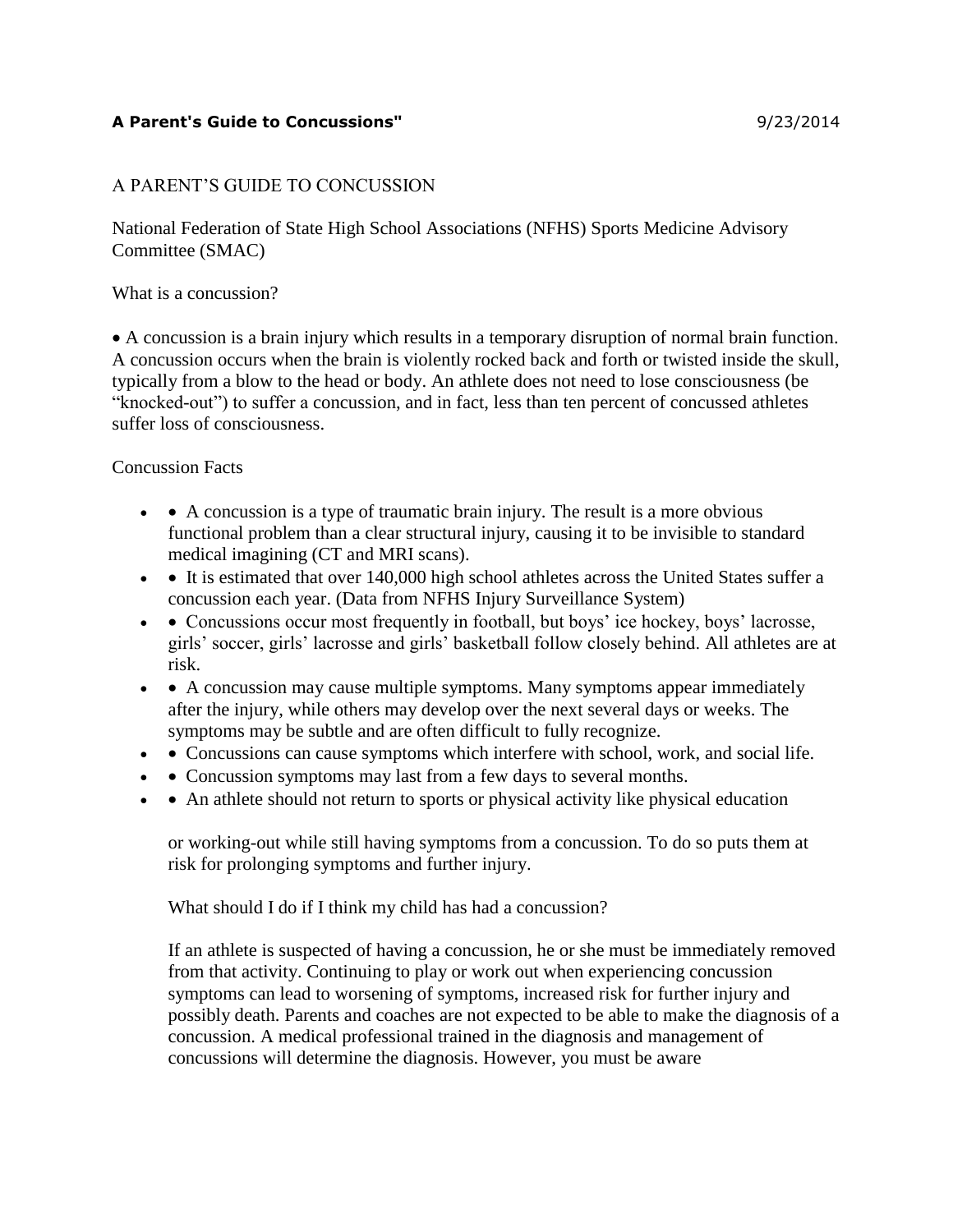of the signs and symptoms of a concussion. If you are suspicious your child has suffered a concussion, he or she must stop activity right away and be evaluated:

When in doubt, sit them out!

All student-athletes who sustain a concussion need to be evaluated by a health care professional who is experienced in concussion management. You should call your child's physician and explain what has happened and follow your physician's instructions. If your child is vomiting, has a severe headache, is having difficulty staying awake or answering simple questions, he or she should be immediately taken to the emergency department.

What are the signs and symptoms of a concussion?

## SIGNS OBSERVED BY PARENTS, FRIENDS, TEACHERS OR COACHES

## SYMPTOMS REPORTED BY ATHLETE

Appears dazed or stunned

Headache

Is confused about what to do

Nausea

Forgets plays

Is unsure of game, score, or opponent

Balance problems or dizziness

Double or fuzzy vision

Moves clumsily

Sensitivity to light or noise

Answers questions slowly

Feeling sluggish

Loses consciousness

Feeling foggy or groggy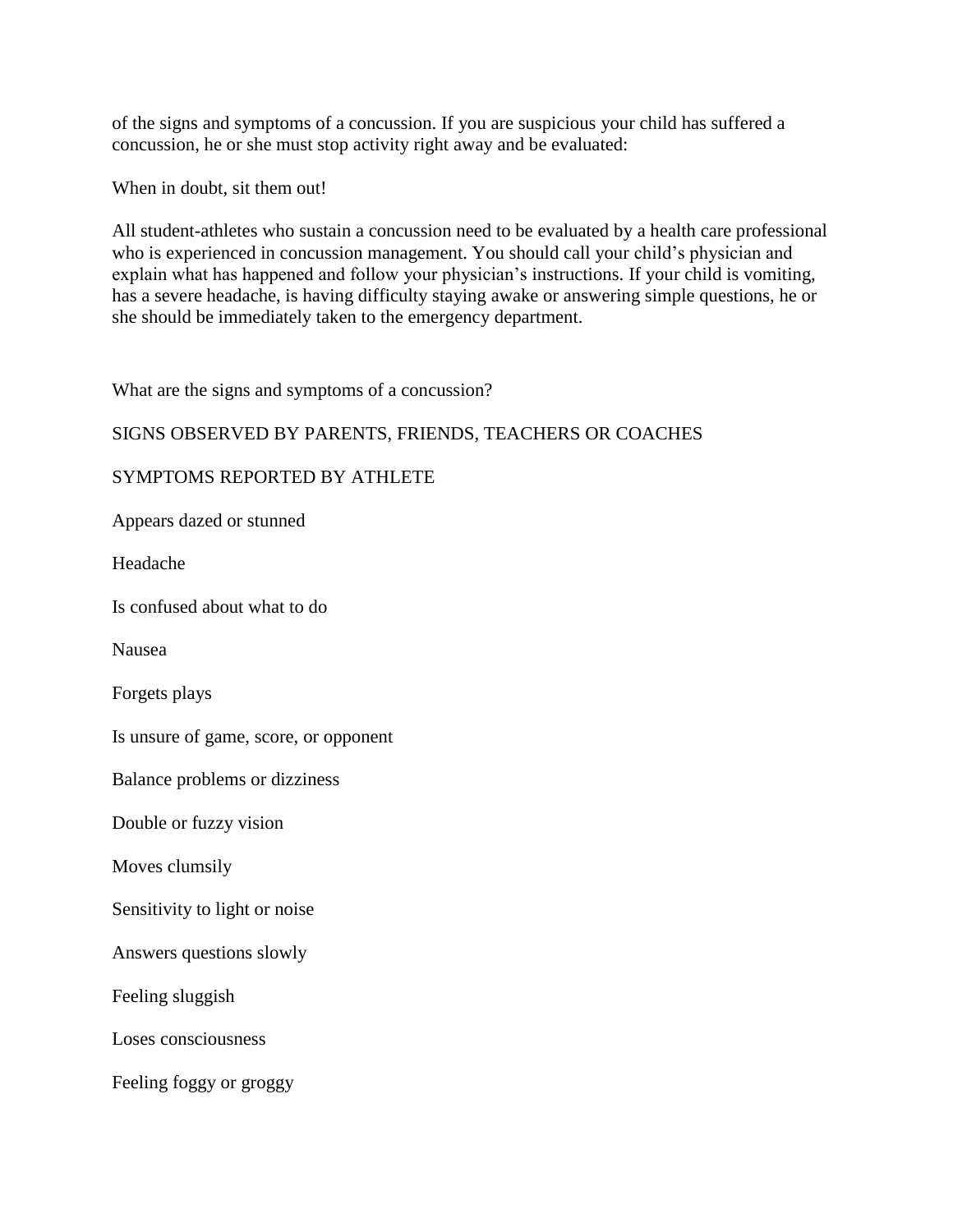Shows behavior or personality changes

Concentration or memory problems

Can't recall events prior to hit

Confusion

Can't recall events after hit

When can an athlete return to play following a concussion?

After suffering a concussion, no athlete should return to play or practice on that same day. Previously, athletes were allowed to return to play if their symptoms resolved within 15 minutes of the injury. Studies have shown that the young brain does not recover quickly enough for an athlete to safely return to activity in such a short time.

Concerns over athletes returning to play too quickly have led state lawmakers in almost all states to pass laws stating that no player shall return to play that day following a concussion, and the athlete must be cleared by an appropriate health-care

professional before he or she is allowed to return to play in games or practices.

The laws typically also mandate that players, parents and coaches receive education on the dangers and recognizing the signs and symptoms of concussion.

Once an athlete no longer has symptoms of a concussion and is cleared for return to play, he or she should proceed with activity in a step-wise fashion to allow the brain to re-adjust to exertion. On average, the athlete will complete a new step each day. An example of a typical return-toplay schedule is shown below:

Day 1: Light exercise, including walking or riding an exercise bike. No weight-lifting. Day 2: Running in the gym or on the field. No helmet or other equipment. Day 3: Non-contact training drills in full equipment. Weight-training can begin. Day 4: Full contact practice or training.

Day 5: Game play. If symptoms occur at any step, the athlete should cease activity and be re-

evaluated by their health care provider.

How can a concussion affect schoolwork?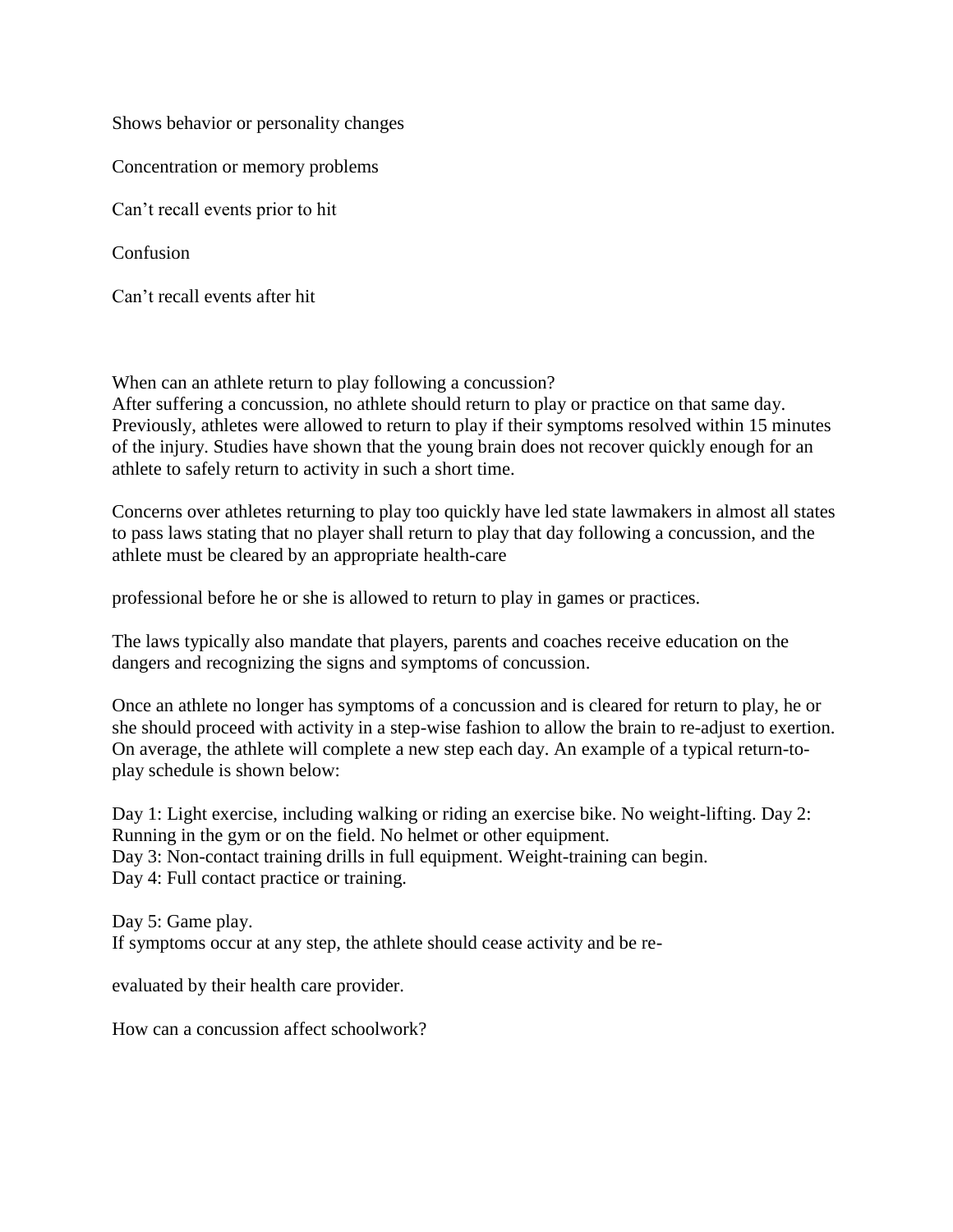Following a concussion, many student-athletes will have difficulty in school. These problems may last from days to months and often involve difficulties with short- and long-term memory, concentration and organization.

In many cases after the injury, it is best to decrease the athlete's class load early in the recovery phase. This may include staying home from school for a few days, followed by academic accommodations (such as a reduced class schedule), until the athlete has fully recovered. Decreasing the stress on the brain and not allowing the athlete to push through symptoms will shorten the recovery time.

What can I do?

- • Both you and your child should learn to recognize the "Signs and Symptoms" of concussion as listed above.
- • Teach your child to tell the coaching staff if he or she experiences such symptoms.
- • Emphasize to administrators, coaches, teachers and other parents your concerns and expectations about concussion and safe play.
- • Teach your child to tell the coaching staff if he or she suspects that a teammate has suffered a concussion.
- • Ask teachers to monitor any decrease in grades or changes in behavior that could indicate a concussion.
- • Report concussions that occurred during the school year to appropriate school staff. This will help in monitoring injured athletes as they move to the next season's sports.

# Other Frequently Asked Questions

Why is it so important that athletes not return to play until they have completely recovered from a concussion?

Student-athletes that return to any activity too soon (school work, social activity or sports activity), can cause the recovery time to take longer. They also risk recurrent, cumulative or even catastrophic consequences, if they suffer another concussion. Such risk and difficulties are prevented if each athlete is allowed time to recover from his or her concussion and the return-toplay decisions are carefully and individually made. No athlete should return to sport or other atrisk activity when signs or symptoms of concussion are present and recovery is ongoing.

Is a "CAT scan" or MRI needed to diagnose a concussion?

Diagnostic testing, which includes CT ("CAT") and MRI scans, are rarely needed following a concussion. While these are helpful in identifying life-threatening head and brain injuries (skull fractures, bleeding or swelling), they are currently insensitive to concussive injuries and do not aid in the diagnosis of concussion. Concussion diagnosis is based upon the athlete's story of the injury and a health care provider's physical examination and testing.

What is the best treatment to help my child recover quickly from a concussion?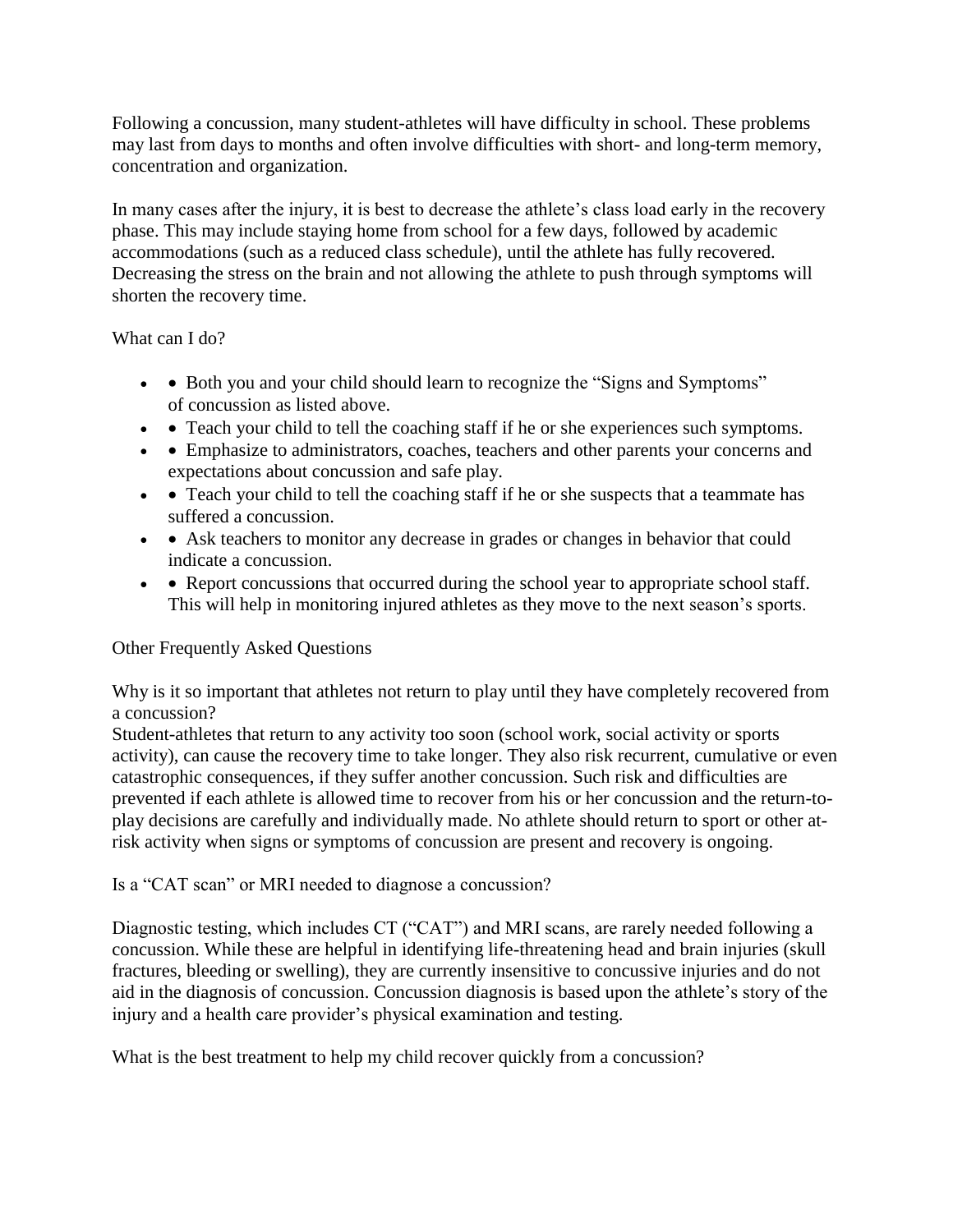The best treatment for a concussion is rest. There are no medications that can help speed the recovery. Exposure to loud noises, bright lights, computers, video games, television and phones (including text messaging) may worsen the symptoms of a concussion. You should allow your child to rest as much as possible in the days following a concussion. As the symptoms lessen, you can allow increased use of computers, phone, video games, etc., but the access must be lessened or eliminated, if symptoms worsen.

How long do the symptoms of a concussion usually last?

The symptoms of a concussion will usually go away within 2–3 weeks of the initial injury. You should anticipate that your child will likely be out full participation in sports for about 3-4 weeks following a concussion. However, in some cases symptoms may last for many more weeks or even several months. Symptoms such as headache, memory problems, poor concentration, difficulty sleeping and mood changes can interfere with school, work, and social interactions. The potential for such long-term symptoms indicates the need for careful management of all concussions.

How many concussions can an athlete have before he or she should stop playing sports? There is no "magic number" of concussions that determine when an athlete should give up playing contact or collision sports. The circumstances that surround each individual injury, such as how the injury occurred and the duration of symptoms following the concussion, are very important and must be individually considered when assessing an athlete's risk for and potential long-term consequences from incurring further and potentially more serious concussions. The decision to "retire" from sports is a decision

best reached after a complete evaluation by your child's primary care provider and consultation with a physician or neuropsychologist who specializes in treating sports concussions.

I've read recently that concussions may cause long-term brain damage in professional football players. Is this a risk for high school athletes who have had a concussion? The issue of "chronic traumatic encephalopathy (CTE)" in former professional players has received a great deal of media attention lately. Very little is known about what may be causing these dramatic abnormalities in the brains of these unfortunate players. At this time we do not know the long-term effects of concussions (or even the frequent sub-concussive impacts) which happen during high school athletics. In light of this, it is important to carefully manage every concussion and all concussion-like signs and symptoms on an individual basis.

Some of this information has been adapted from the CDC's "Heads Up: Concussion in High School Sports" materials by the NFHS's Sports Medicine Advisory Committee. Please go to www.cdc.gov/ncipc/tbi/Coaches\_Tool\_Kit.htm for more information.

Revised and Approved April 2013 April 2010

DISCLAIMER – NFHS Position Statements and Guidelines